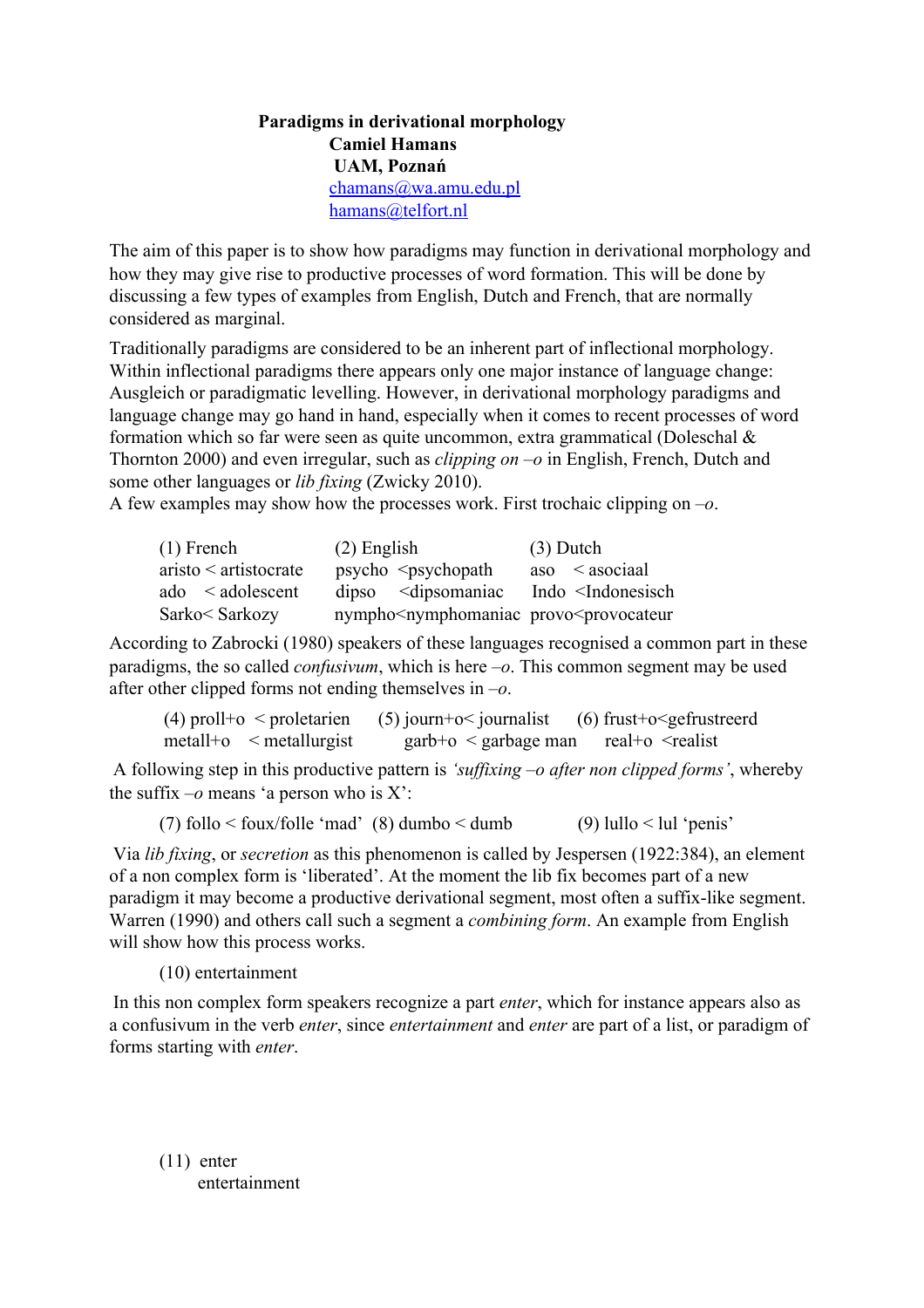## enterprise

Since the words of this list share a common part or confusivum *enter*, speakers may think that *entertainment* and *enterprise* are complex forms, which means that –*tainment* and *prise* also must have a certain morphological status. So –*tainment* could start a career as a libfix and became productive in a new paradigm such as

(12) docutainment edutainment musitainment relitainment militainment

Lib fixing not necessarily has to start with a list of forms with a common confusivum. Reanalysis of opaque forms as if they were complex forms or a syntagma, as Marchand (1969: 2) would call this process, also is a source for new libfixes. However, a lib fix only becomes productive when it can be used in a derivational paradigm. See for instance the opaque French form *panorama*, borrowed from Greek, which has been reanalysed as consisting of two parts *pan* and *─(o)rama*

(13) panorama (13a) diorama cyclorama etc.

Another source for new libfixes comes from reanalysing successful blends as example (14) shows

(14) daycation from day + vacation staycation graycation praycation (14a) girlcation mancation.

It will be clear that the difference between example (12) in which a common confusivum is supposed to be the basis of the change and example (14) where reanalysis of a productive blend pattern is considered to be the starting point of the new process, is not self-evident.

## **Conclusion**

However, what both examples, trochaic clipping and lib fixing, show is that paradigmatic language change leads to new derivational processes.

## **References**

Doleschal, Ursula and Anna Thornton (eds) 2000. *Extragrammatical and marginal morphology*. München: Lincom.

Hamans, Camiel 1996. A lingo of abbrevs. In: *Lingua Posnaniensis* 38, 69-78.

Hamans, Camiel 2009. Het belang van paradigmatische productiviteit. Over blends, clippings en andere oddities. Ronny Boogaart, Josien Lalleman, Marijke Mooijaart & Marijke van der Wal (eds) *Woorden wisselen*. *Voor Ariane van Santen bij haar afscheid van* de Leidse universiteit. Leiden: Stichting Neerlandistiek Leiden, p. 37-51.